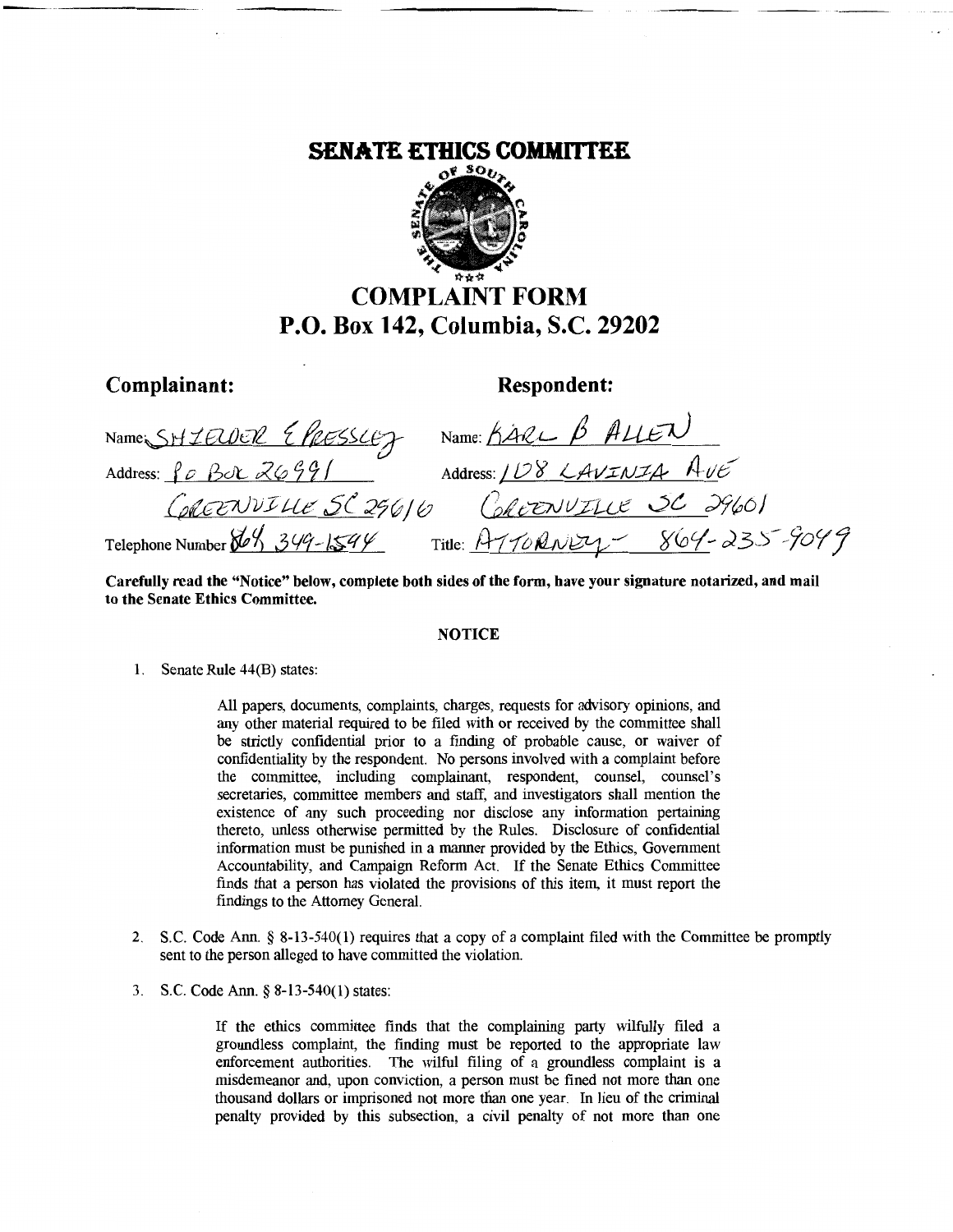thousand dollars may be assessed against the complainant upon proof, by a preponderance of the evidence, that the filing of the complaint was wilful and without just cause or with malice.

4. S.C. Code Ann. § 8-13-1520 states: "[e]xcept as otherwise specifically provided in this chapter, a person who violates any provision of this chapter is guilty of a misdemeanor and, upon conviction, must be fined not more than five thousand dollars or be imprisoned for not more than one year, or both."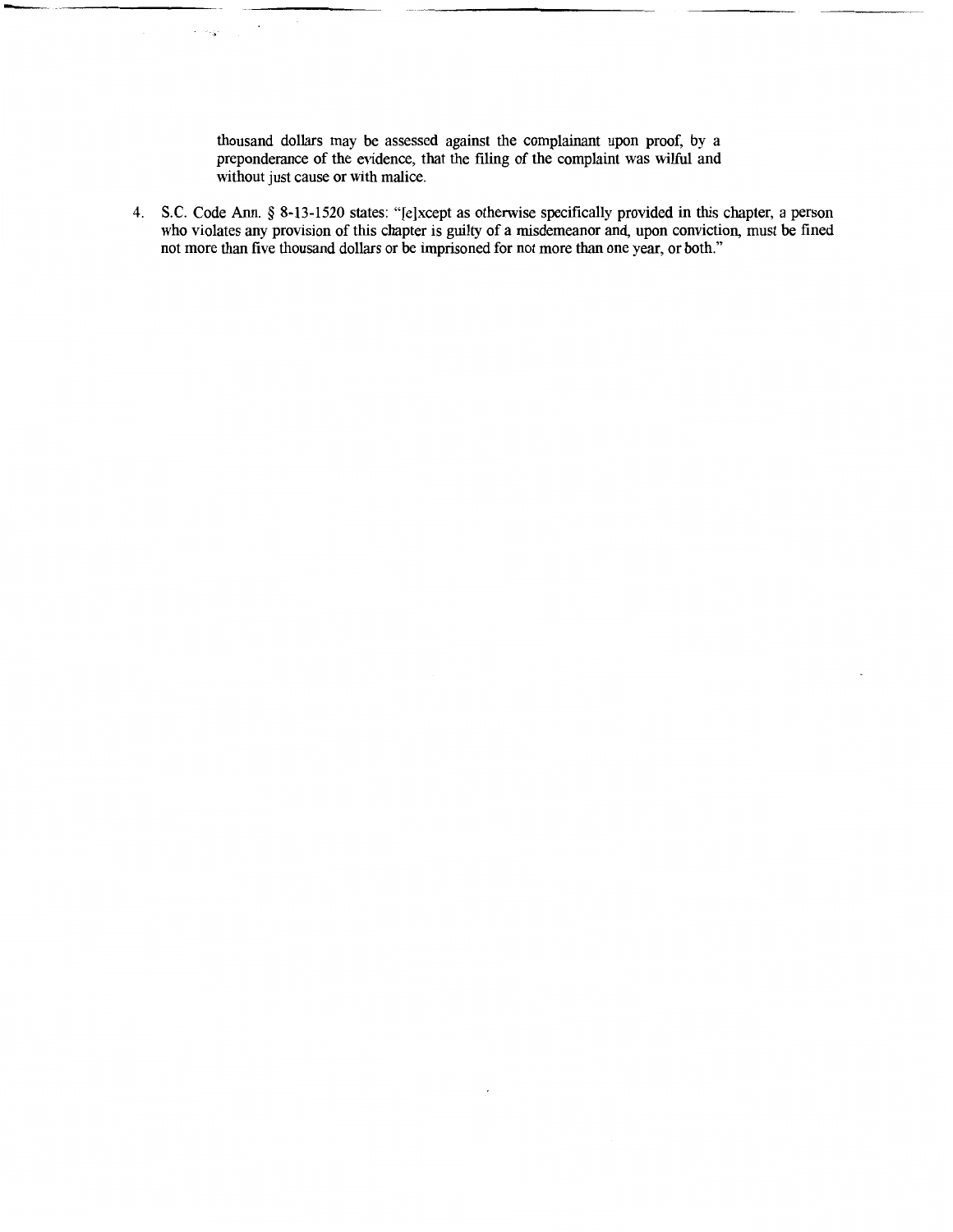Use this form to describe your complaint in detail. Attach additional pages if more space is needed. Be sure to have any attachments and additional pages duly notarized.

**State of South Carolina** COUNTY OF GREENVille Personally appeared before me Shielder E Pres who, first being duly sworn, says that he/she has read and knows the contents of the above complaint and that the allegations contained therein are true and correct to the best of his/her own knowledge, except for those matters therein based ung information and belief, and as to those, he/she believes them to be true. Seannon Sworn to and subscribed before me this 26<sup>th</sup> day of <u>August</u>  $,200$ **Notary Public for South Carolina** Complainant's Signature 4/28/2020

My Commission expires: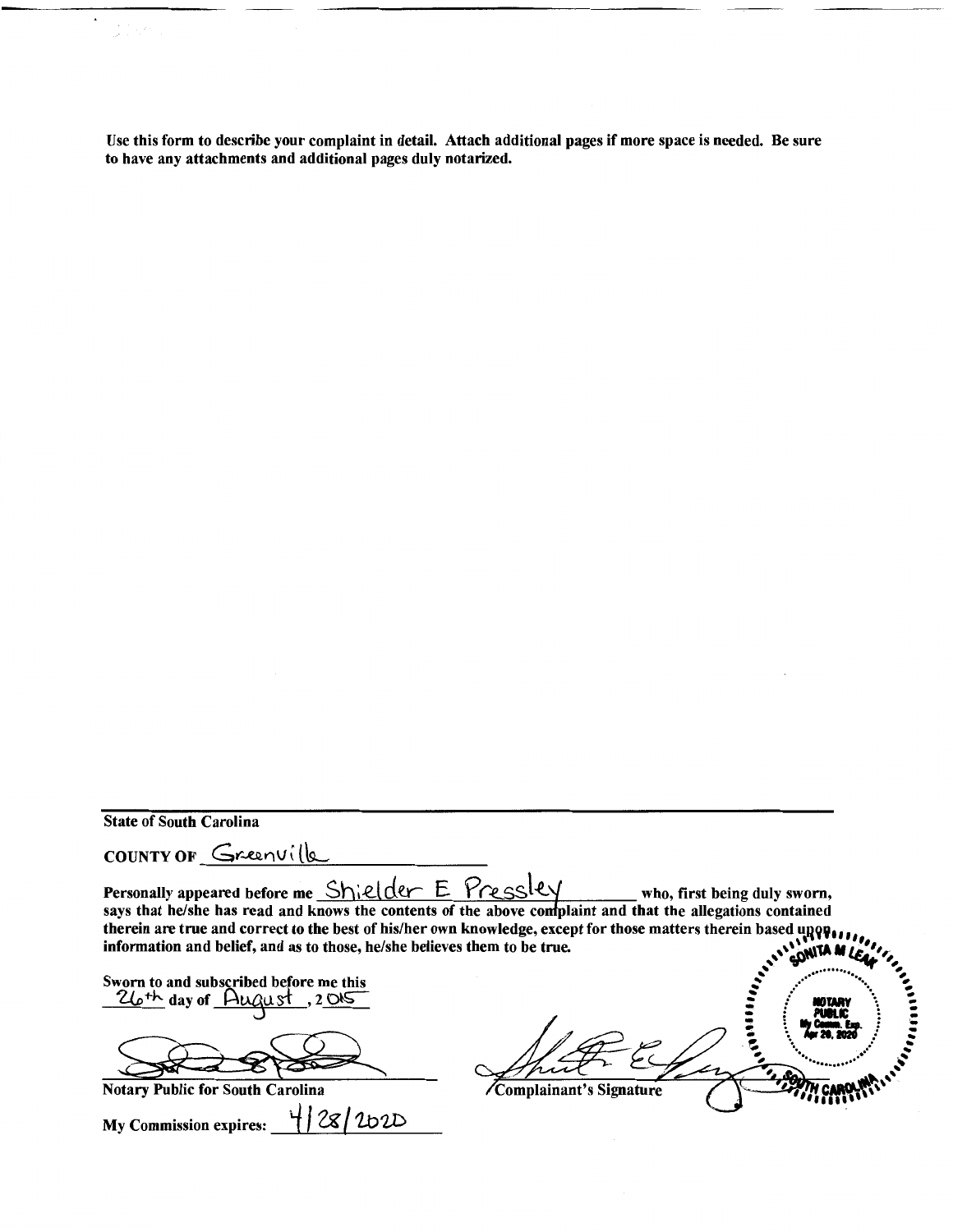Shielder Pressley - PO Box 26991 - Greenville SC 29616

26 August 2015

### **COMPLAINT FORM**

### **P.O. Box 142, Columbia, S.C. 29202**

COMPlAINT AGAINST- KARL ALLEN- Greenville County Master Equity Case 2012-CP-23-0386

#### If *nothing else this is a violation of Ethics not to mention Mortgage Fraud and Conspiracy to Commit Mortgage fraud and Theft By Deception*

#### *Doesn't residefull-time in his Senate district*

Senator Karl Allen resided at the house located at 100 Georgianna Lane, Greenville SC prior to it going into foreclosure in 2009-2010. The property was allowed it to go into foreclosure and Karl Allen conspired with Ennis Fant, real estate agent and Sarah Fant (Unlimited Dimension the people who were foreclosed on by Fannie Mae and Karl Allen and his friends that were living in the house during 2009-2010). They conspired together to let the property go into foreclosure and Mrs. Sarah Fant purchased the home out of foreclosure supposedly to give it to a company called the "A" Group which was Karl Allen and his brother Roger Allen and was supposed to be with Ennis Fant as per Karl Allen 5/19/2012 recorded deposition. Karl Allen is guilty of Mortgage Fraud, Conspiracy to commit Mortgage Fraud and Mrs. Sarah Fant and her son are guilty of Theft By Deception. Sarah Fant purchased house from Fannie Mae for approximately \$187K and subsequently the house was put in name of Sarah Fant which is why Karl Allen is trying to foreclose on her since 2011 and has not been successful to-date.

Under oath in October 2014 during the foreclosure case of 2012-CP-23-0386 (transcripts available) Karl Allen stated he didn't remember how or what his agreement was with the Fants but his deposition recorded on  $5/19/2012$  which follows clearly stated he worked with the Fants *to purchase the house from Fannie Mae which a person or company or family member is not allowed to purchase a home they previous owned from foreclosure for profit..* (At which time Karl Allen and his friends had been occupying the house without paying) allowed property to go into foreclosure only to in tum purchase it back at a lower price.

See deposition dated 5/19/2012 regarding the "A Group" and Mrs. Sarah Fant - as Mr. Ennis Fant has stated under oath many times that Mr. Karl Allen was living in the property at the time of foreclosure and either Karl Allen was lying on his recorded deposition on 5/19/2012 or he lied under oath in October of 2014.

Karl Allen has since 2011 tried to get money from Sarah Fant and now evicting the person (Shielder Pressley) that is living in the home that has as Contract for Deed with Mrs Sarah Fant that has not been invalidated the Contract for Deed trying to call payments of \$1400 rent versus purchase which as of this writing has not been voided per Greenville County Register of Deeds, Greenville County Tax my monies (Shielder Pressley) have been used to pay direct and indirectly the taxes and insurance (as Judge Charles B Simmons stated throwing good money after bad during the October 2014 hearing) as an Owner/Occupied Homestead property since 2012.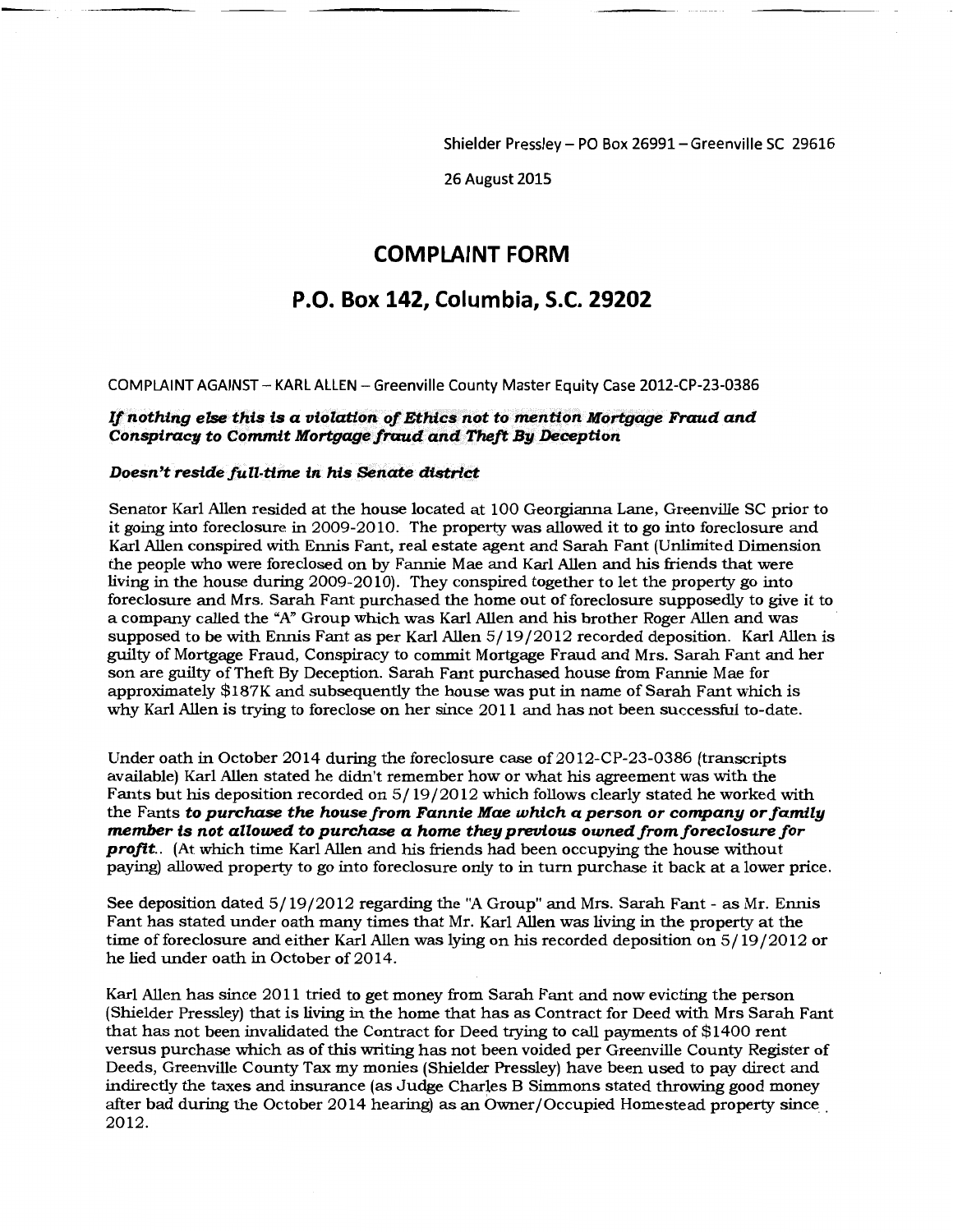As of this date the Contract for Deed has not been invalidated, I (Shielder Pressley) have not received a document for a "rent" or "lease" agreement to-date or a contract type to state the end of my Contract for Deed for purchase versus a rental/lease agreement and there are enough attomeys and judge involved in this case to have created and a lease/rental agreement or issued a court ordered document. I have not received or been sent a late notice or any correspondence until today when I am being advised that a lien/judgement is being issued against me by Karl Allen for \$12,600 and been evicted.

The foreclosure case 2012-CP-23-0386 has not been resolved but Karl Allen is using is the law and position as a Senator to harass and put a grandmother with 6 grandchildren out into the street and put at \$12,600 lien against the grandmother, this is probably to help pay his over \$300K owed to IRS (this is an assumption on my part). But also the fact that Karl Allen rents the house at next door to 100 Georgianna Lane Greenville SC at the rate of \$2400/month (so he states) from his girlfriend in Georgia, which is where he really resides in Georgia 75% of the time. He needs the address to be able to remain as a Senator for the district otherwise he would have to give up his Senate seat.

Karl Allen held a telephone conference on 8/26/2015 requesting that I (Shielder Pressley) not be on the call or allowed to participate versus a hearing with Judge Charles B Simmons Master of Equity over the case to have lien put on the grandmother by the end of the month 8/31/2015 for \$12,600 and be evicted.

Reminder the foreclosure case against Sarah Fant has been dragging on since 2012 case number 20 12-CP-23-0386 and he has not but a lien against Sarah Fant.

As stated, I am a grandmother of 6 living in the property at 100 Georgianna Lane, Greenville SC 29605 that Senator Karl Allen has been foreclosing against Sarah Fant since 2012. I have a Contract for Deed which has not been invalidated by Sarah Fant to-date however Karl Allen is trying to have me evicted due to them changing my payments from purchase payments to rent payment but not creating a new contract or invalidating the old contract. Mrs. Sarah Fant would have to invalidate the contract and as of today she has not.

Mr. Tweed's attomey is paid for by the mortgage title company. Mr. Karl Allen represents his brother and himself. I had paid attomey fees and been victimized by everyone in this case.

I request that the court allow the proceedings to continue without exception that Mr. Karl Allen is trying to usurp the proceedings that he put into play by foreclosing on Sarah Fant. I have an executed Contract for Deed by Mrs. Sarah Fant. To-date Mrs. Sarah Fant has not made any efforts to invalidate this Contract for Deed, my name has not been removed from County Records as Owner, the Greenville County Tax Assessor is still assessing the property with Shielder Pressley as Owner/Occupied 4% assessment rate.

Mrs. Sarah Fant will need to execute foreclosure proceedings per South Carolina real estate law.

I request the Senate Ethics Committee and the South Carolina Commission on Lawyer Conduct provide me with some assistance to keep the manipulation of the law from negatively affecting my residential status and my credit status.

Respectfully Shielder Pressley

 $\mathbf{A}$  . The contract of the contract of the contract of the contract of the contract of the contract of the contract of the contract of the contract of the contract of the contract of the contract of the contract of th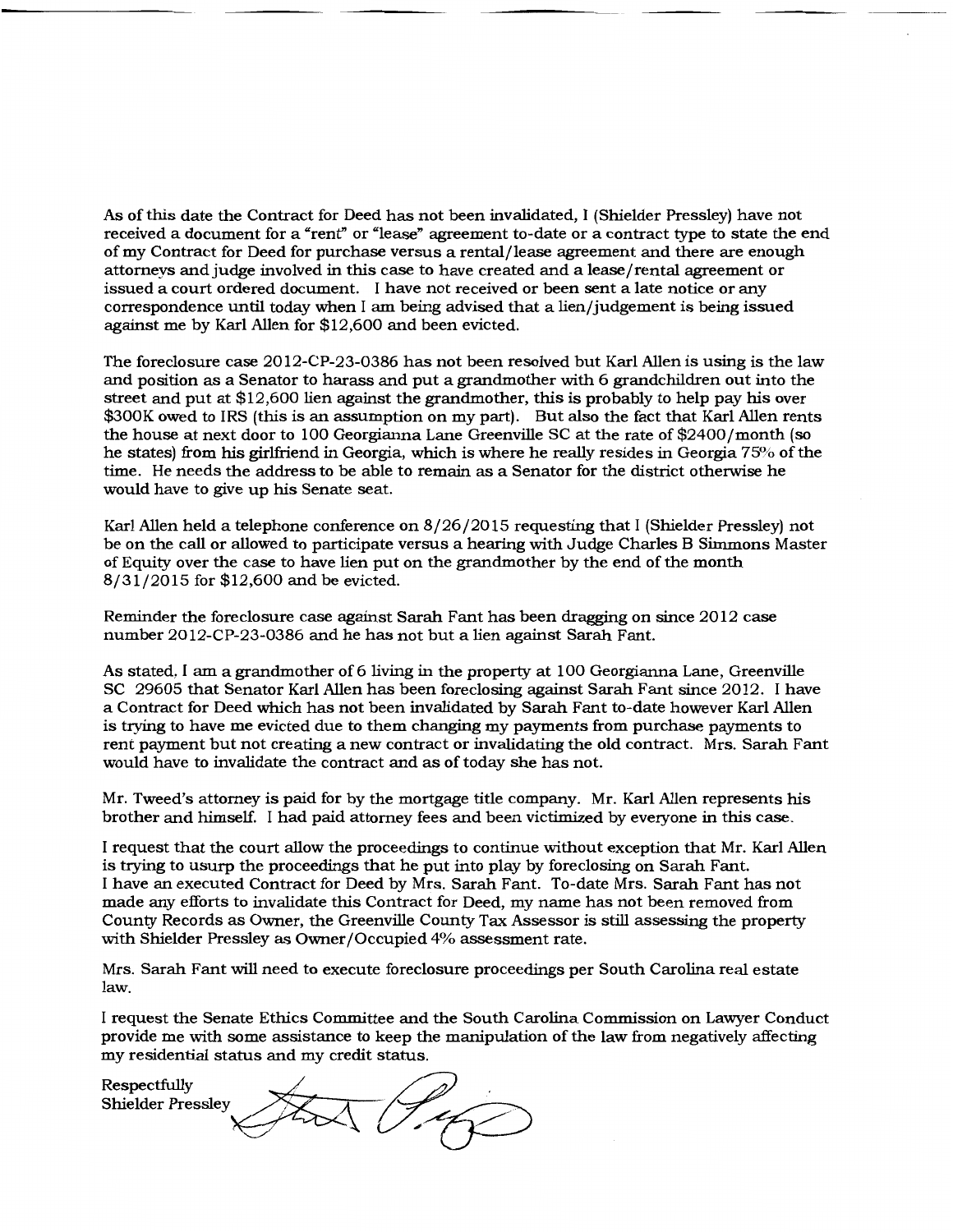### **INDIVIDUAL ACKNOWLEDGMENT**

| State/Commonwealth of South Cardina                                   |                                                                                                                                                                                   |
|-----------------------------------------------------------------------|-----------------------------------------------------------------------------------------------------------------------------------------------------------------------------------|
| County of Green le                                                    | SS.                                                                                                                                                                               |
| On this the<br>day of<br>Month<br>Day<br><b>Name of Notary Public</b> | 2015<br>before me,<br>Year<br>undersigned<br>Notary Public,<br>the                                                                                                                |
| <u>Shielder</u><br>appeared<br>personally                             | Name(s) of Signer(s)                                                                                                                                                              |
|                                                                       | $\Box$ personally known to me - OR -<br>SC DL<br>Proved to me on the basis of satisfactory 00% 162995<br>evidence                                                                 |
|                                                                       | to be the person(s) whose name(s) is/are subscribed<br>to the within instrument, and acknowledged to<br>me that he/she/they executed the same for the<br>purposes therein stated. |
|                                                                       | WITNESS my hand and official seal.                                                                                                                                                |
| Ashilling<br>NOTARY<br>PHRLIC<br>My Comm. Exp.                        | <b>Signature of Notary Public</b>                                                                                                                                                 |
| Apr 28, 2020                                                          | <u>SC 29611</u>                                                                                                                                                                   |
|                                                                       | $($ 20 $\mathcal{D}_{\mathcal{D}}$<br>XPIXS<br>Any Other Required Information                                                                                                     |
| Place Notary Seal/Stamp Above                                         | (Printed Name of Notary, Expiration Date, etc.)                                                                                                                                   |

- OPTIONAL -

This section is required for notarizations performed in Arizona but is optional in other states. Completing this<br>information can deter alteration of the document or fraudulent reattachment of this form to an unintended doc

| <b>Description of Attached Document</b>                                                                                                                   |
|-----------------------------------------------------------------------------------------------------------------------------------------------------------|
|                                                                                                                                                           |
| Title or Type of Document: <u>Campla int</u> Form Re: Case <sup>\$</sup> 2012 - CP-23-03 & 60<br>Document Date: <u>August 26, 2015</u> Number of Pages: 2 |
| Signer(s) Other Than Named Above: NONE OTHER BEFORE ME V                                                                                                  |
| IKON OKON OKONOMOKON KON OKONOMOKON OKONOMOKON OKONOMOKON OKONOMOKON OKONOMOKON OKONOMO                                                                   |
| @2014 National Notary Association · www.NationalNotary.org · 1-800-US NOTARY (1-800-876-6827) Item #25936                                                 |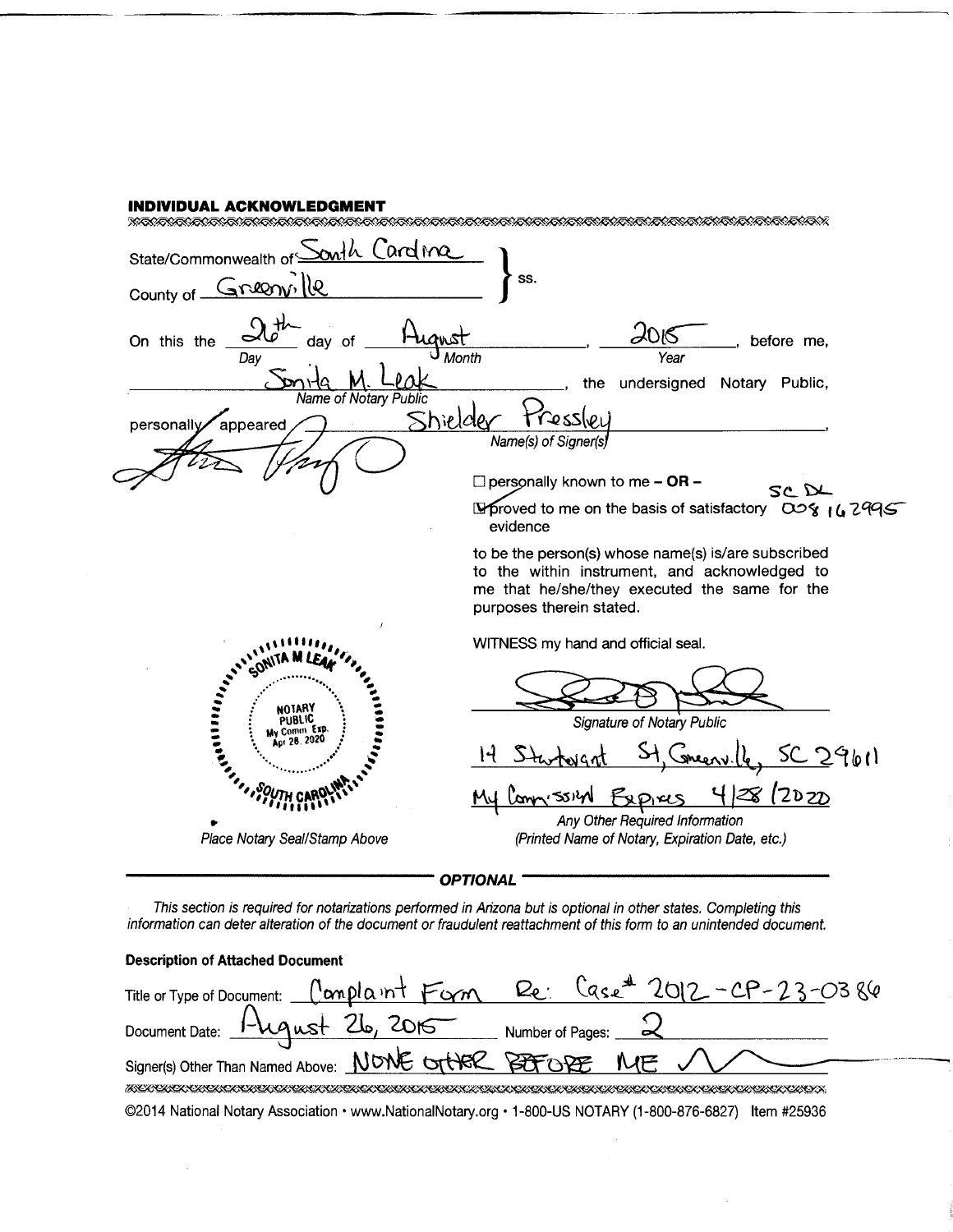| STATE OF SOUTH CAROLINA<br>COUNTY OF GREENVILLE                                                                         | IN THE COURT OF COMMON PLEAS<br>2012-CP-23-0386                                                             |
|-------------------------------------------------------------------------------------------------------------------------|-------------------------------------------------------------------------------------------------------------|
| Karl B. Allen and Roger Allen,<br>Plaintiffs,                                                                           |                                                                                                             |
| VS.<br>Sarah L. Fant a/k/a Sarah B. Fant a/k/a Sarah<br>Fant, Ennis M. Fant, JCAD Real Estate, Inc.<br>and Barry Tweed, | PLAINTIFF'S AFFIDAVIT IN OPPOSITION<br>TO DEFENDANT TWEED'S MOTION FOR<br><b>SUMMARY JUDGMENT</b><br>ନ୍ 910 |
| Defendants.                                                                                                             | $MAY - 9201$<br>ENTERED COMPUTER<br>Greenville Chanty<br>Gierk of Court                                     |

 $^{\prime}$ 

Personally appeared before me the undersigned Karl B. Allen who, being first duly sworn, deposes and says:

1. I am one of the Plaintiffs in the above-captioned action and, as such, was principally responsible for negotiating the terms of the agreement by which I and my brother, Roger Allen, were to purchase the real property located at 100 Georgianna Lane in Greenville, South Carolina with the assistance of the Defendant, Ennis M. Pant. It was our intention to buy this property as an investment, renovate it and re-sell to a buyer for a profit. .. '

2. I was explicitly assured by Ennis M. Pant that the property would be conveyed from Fannie Mae to us, individually, or to us d/b/a the A Group, and it was based upon those assurances that we agreed to do the deal.

3. For reasons and by methods which are still unknown to me, when the property was actually auctioned by Fannie Mae, Ennis M. Pant arranged for the title to be conveyed to his mother, the Defendant Sarah Fant, as is evidenced by the deed from Fannie Mae to Sarah B. Fant dated November 30, 2010 and recorded in the Office of the Register of Deeds for Greenville County on December 6, 2010 in Deed Book 2381 at Page 2958; a copy of this deed is attached as Exhibit A.

4. When I learned from Ennis M. Pant that the title had been conveyed to his mother, he also assured me that it would be immediately conveyed to me and Roger d/b/a the A Group, so I arranged for the delivery of a cashier's check dated December 2, 2010 and made payable to Sarah Pant on my behalf in the amount of \$126,000.00 upon which A Group was identified as the Purchaser; a second cashier's check from Roger was dated December 1, 2010 and also made payable to Sarah Pant in the amount of \$50,000.00. Copies of these checks are jointly attached as Exhibit B. We paid the balance of the purchase money evidenced by the mortgage from our personal resources but not in the form of cashier's checks.

5. The purchase proceeds described above were delivered by me directly to the Defendants Pant.

Documents Filed Pursuant to SCRCP 5(e}

By Judge:  $\sqrt{\frac{1}{L}}$  Library E. L. (

Hearing Date:\_\_\_\_\_\_*\_\_\_\_\_\_\_\_\_\_\_\_\_\_\_\_\_\_\_\_\_\_\_\_* 

**Scanned**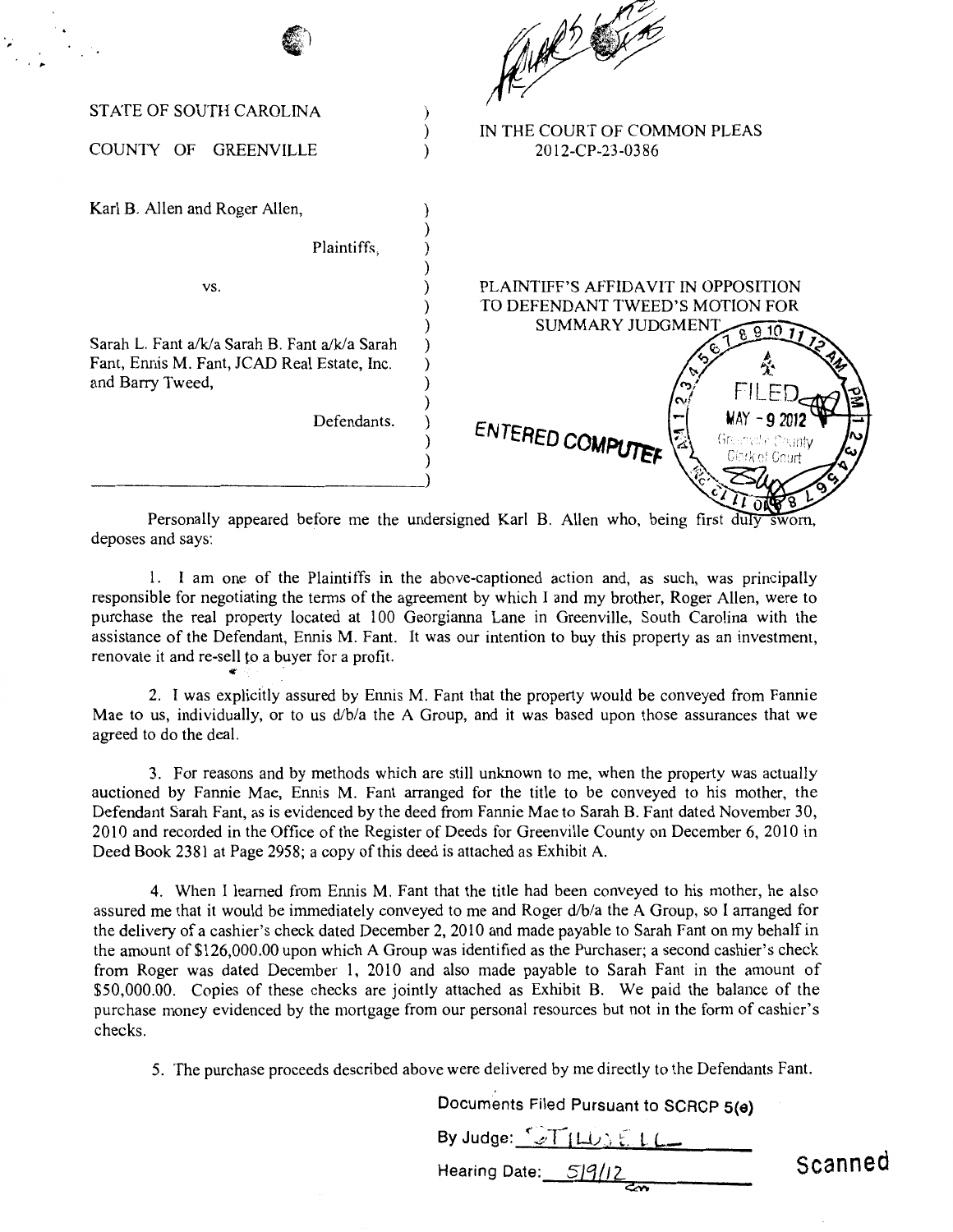6. Following the delivery of the purchase proceeds I was told by Ennis M. Fant that the title needed to stay in the name of Sarah Fant but that she'd provide us with a first mortgage; however, as set out in the pleadings, the mortgage given to us not only was a third mortgage, it also was nothing but an empty shell in that it consisted only of a first page, a signature page and a legal description while omitting all of the necessary security and remedial provisions which were all included in the other mortgages granted by the Defendant Sarah Fant to the Defendants Tweed and JCAD.

. ,. e) .)

7. I can't say what the relationship between the Defendants Fant and Tweed may be, but it's plain that the purchase proceeds for buying this property came only from me and my brother, and it seems to me that the investment of any money by the Defendant Tweed can only be for the purpose of allowing the Defendants Fant, in conjunction and with the aid of the Defendant Tweed, to intentionally cloud the title to the property and to defraud us of our invested proceeds.

8. Had we known that the purchase proceeds would be diverted from the intended and agreed upon purpose, we would never have advanced them; likewise, had we known that the pefendant Tweed or any other person would somehow be able to allege any priority over us, we would never have put up the money.

SWORN to before me this  $\frac{\sqrt{5}}{2}$ day of  $\frac{M_{\text{av}}}{\sqrt{2}}$ , 2012 Notary Paplic for South Carolina My Commission Expires:

Karl B\Allen

<sup>~</sup>

./  $8/26/20/5$